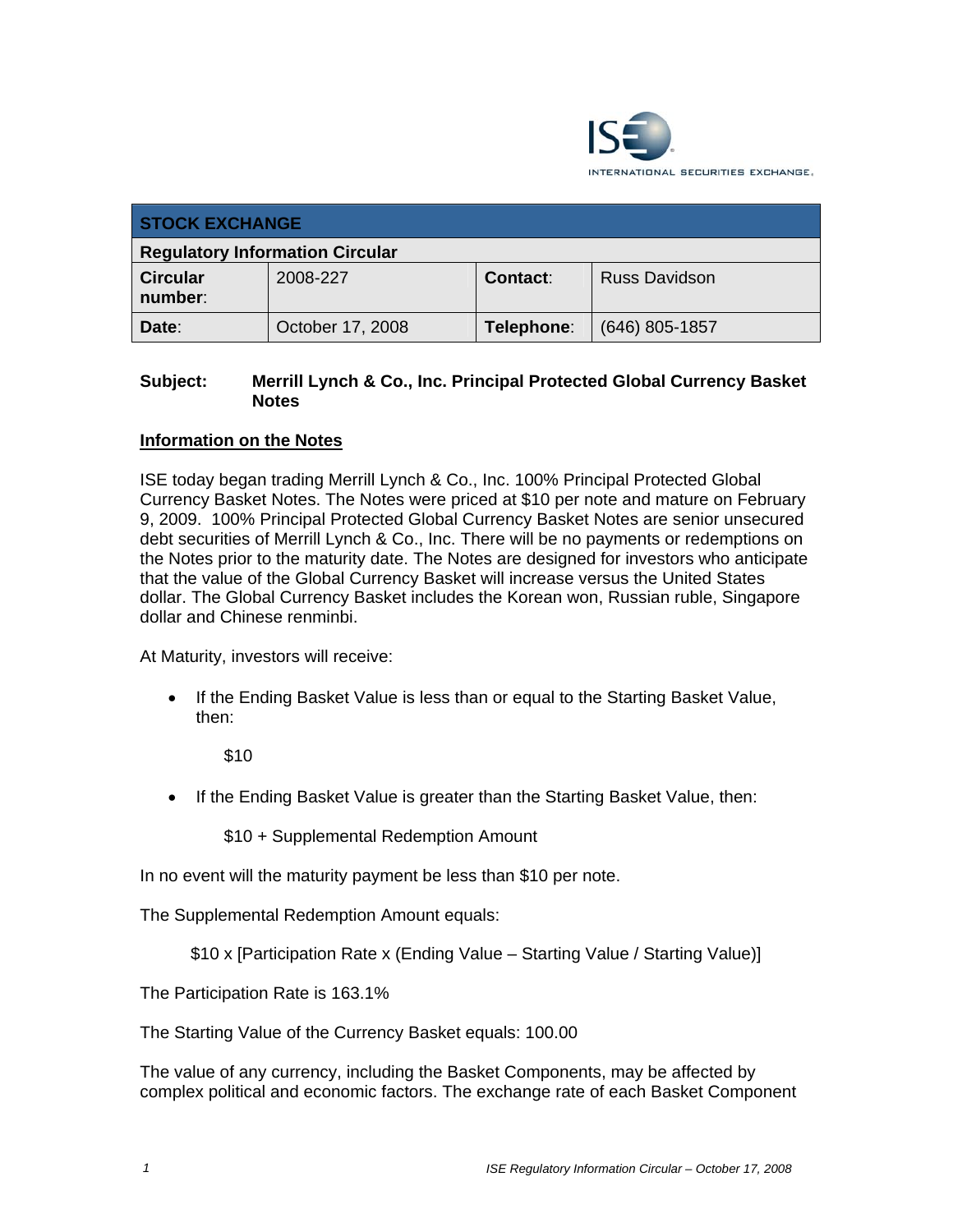is at any moment a result of the supply and demand for that currency relative to other currencies, and changes in the exchange rate result over time from the interaction of many factors directly or indirectly affecting economic and political conditions in the originating country of each Basket Component, including economic and political developments in other countries. Of particular importance are the relative rates of inflation, interest rate levels, balance of payments and extent of governmental surpluses or deficits in those countries, all of which are in turn sensitive to the monetary, fiscal and trade policies pursued by the governments of those countries, and other countries important to international trade and finance.

It is expected that the market value of GBO will depend substantially on the value of the Global Currency Basket and can be affected by a number of other interrelated factors including, among other things; the general level of interest rates, the volatility of the Basket, the time remaining to maturity, and the credit ratings of the Citigroup Funding Inc.

Contact your Tax Advisor for information concerning taxation.

Trading in the shares on ISE is on a UTP basis and is subject to ISE equity trading rules. The shares will trade from 9:00 a.m. until 4:00 p.m. Eastern Time. Equity Electronic Access Members ("Equity EAMs") trading the shares during the Pre-Market Session are exposed to the risk of the lack of the calculation or dissemination of underlying index value or intraday indicative value ("IIV"). For certain derivative securities products, an updated underlying index value or IIV may not be calculated or publicly disseminated in the Pre-Market hours. Since the underlying index value and IIV are not calculated or widely disseminated during Pre-Market hours, an investor who is unable to calculate implied values for certain derivative securities products during Pre-Market hours may be at a disadvantage to market professionals.

Equity EAMs also should review NASD Notice to Members 03-71 for guidance on trading these products. The Notice reminds members of their obligations to: (1) conduct adequate due diligence to understand the features of the product; (2) perform a reasonable-basis suitability analysis; (3) perform customer-specific suitability analysis in connection with any recommended transactions; (4) provide a balanced disclosure of both the risks and rewards associated with the particular product, especially when selling to retail investors; (5) implement appropriate internal controls; and (6) train registered persons regarding the features, risk and suitability of these products.

## **This Regulatory Information Circular is not a statutory Prospectus. Equity EAMs should consult the Trust's Registration Statement, SAI, Prospectus and the Fund's website for relevant information.**